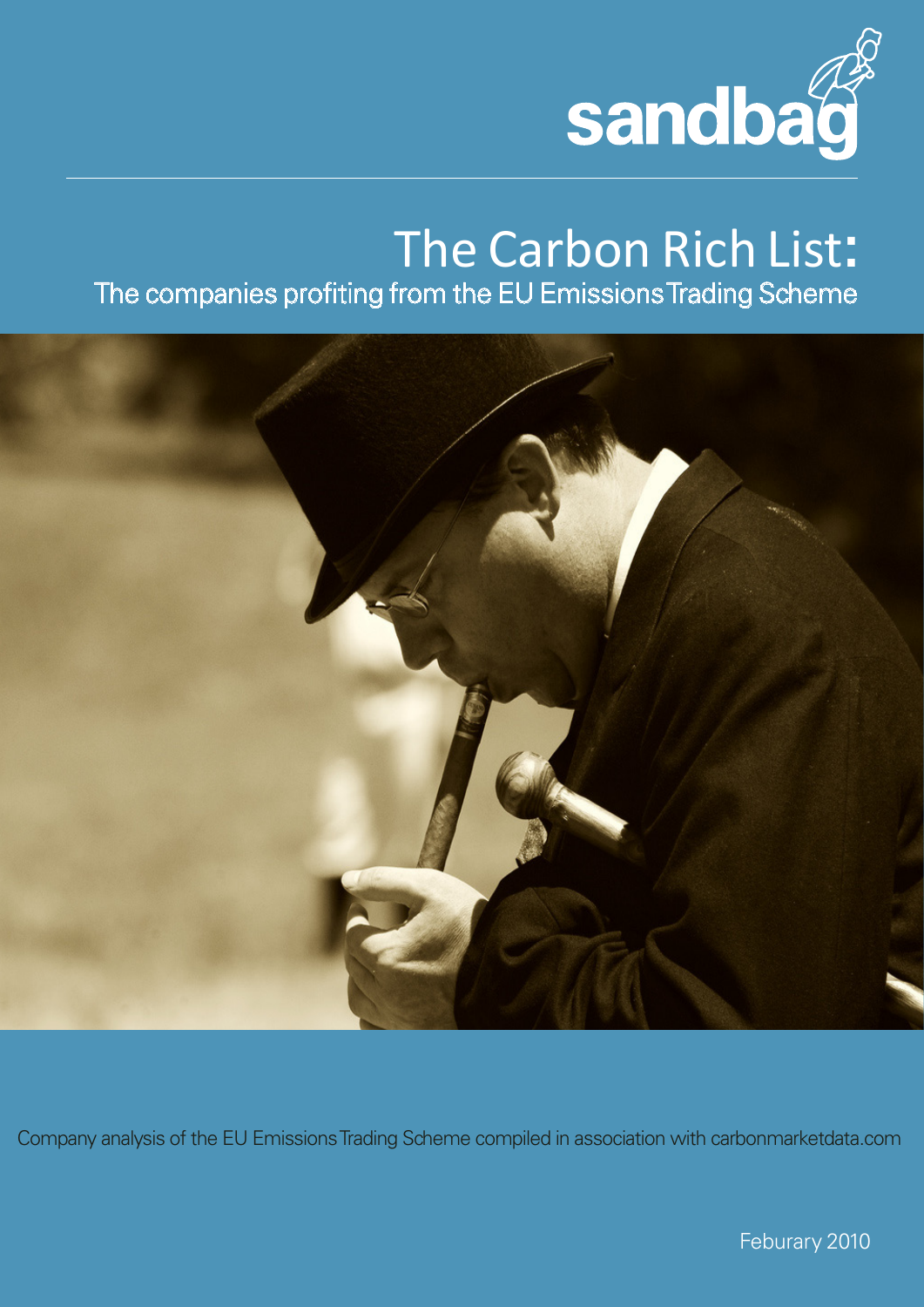## **About Sandbag**

Sandbag is a UK based not-for-profit campaigning organisation dedicated to achieving real action to tackle climate change and focused on the issue of emissions trading. Our view is that if emissions trading can be implemented correctly, it has the potential to deliver the deep cuts in carbon emissions the world so badly needs to prevent the worst impacts of climate change.

Through producing rigorous but also accessible analysis we aim to make emissions trading more transparent and understandable to a wider audience than those already involved in the market. In particular, we hope to shed light on the challenges the EU ETS faces in becoming a truly effective scheme for cutting emissions and to advocate the solutions that can help it to work better.

## **About this report**

Analysis of the EU Emissions Trading Scheme has so far has focussed on how the scheme is operating at an overall EU level, Member State level, across different industrial sectors and even at the level of individual installations. There has been little analysis of one very important aspect of the ETS, the functioning of the scheme at company level. The reason for this is the nature of the main data source, the Community Transaction Log, which reports allocations of emissions permits and verified emissions, but which does not require reporting at company level. For this report we have teamed with Carbon Market Data to use their company level data, combining it with our policy analysis of the EU ETS as a whole.

## **About Carbon Market Data**

Carbon Market Data is a market data vendor and carbon market research company, which offers information, consulting and technology services to a wide range of organisations in the world. The company was founded in early 2006 and is a pioneer in the domain of carbon market data supply. Their carbon information platforms can be accessed online or integrated directly into third parties' information systems. Carbon Market Data also provides raw data which is integrated into their clients' trading platforms and analysis tools.

Carbon Market Data offers online access to the World Emissions Trading Scheme (ETS) Database. The World ETS Database is a comprehensive analytical tool, which includes information on all mandatory carbon trading schemes in the world. CMD also provides access to the EU ETS Companies Database, a unique carbon disclosure solution including strategic carbon trading information on more than 800 companies displaying corporate carbon data at three levels: group level (equity-based), company level and installation level.

Report Authors: Anna Pearson

Sandbag Climate Campaign is a not-for-profit enterprise and is in registered as a Community Interest Company under UK Company Law. Co. No. 6714443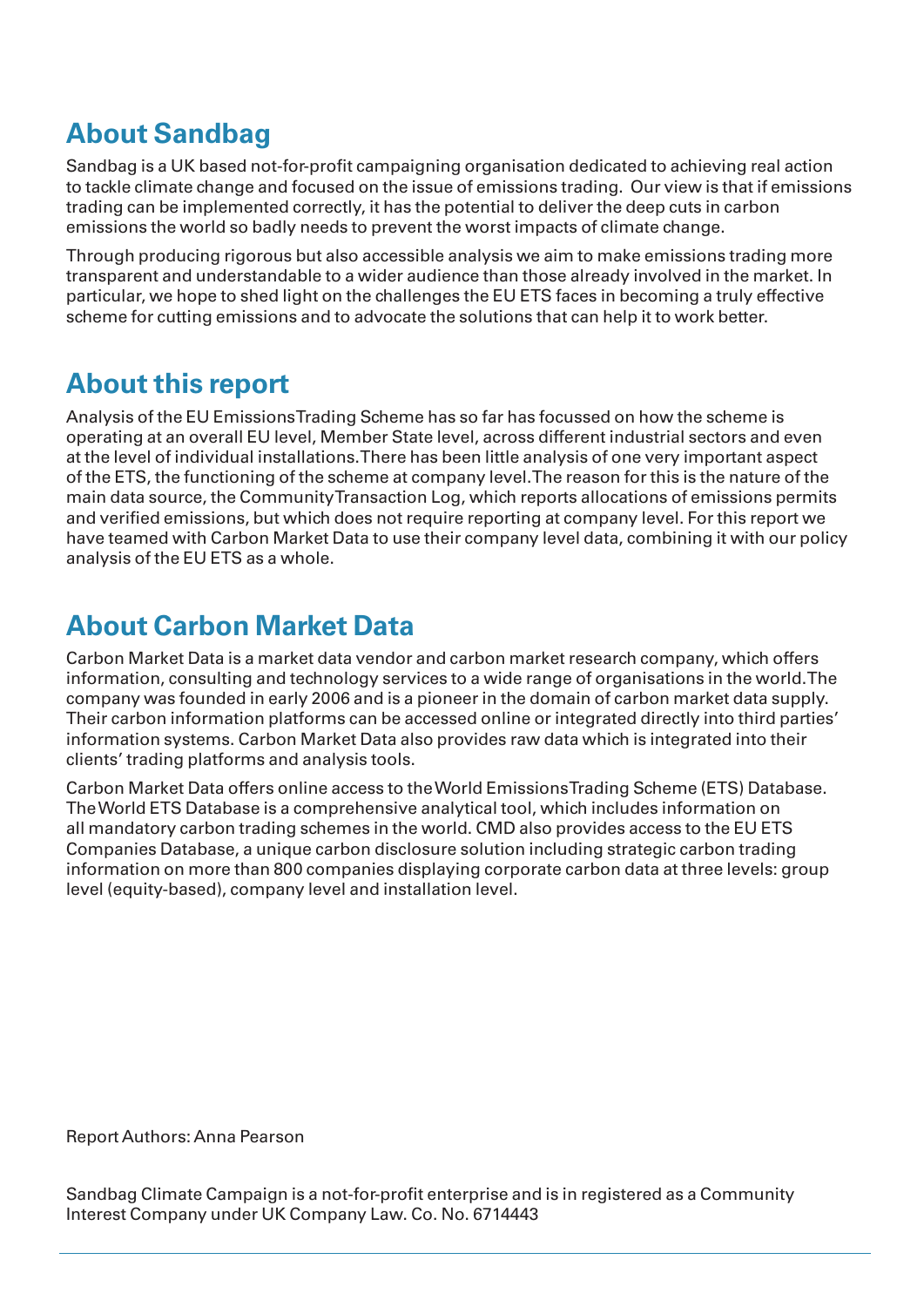## **Contents**

| <b>Executive Summary</b>                                      | 4  |
|---------------------------------------------------------------|----|
| Introduction                                                  | 7  |
| Carbon Fat Cats - The top ten companies                       | 8  |
| Sectors Under The EU ETS                                      | 10 |
| <b>Within Sector Analysis</b>                                 | 11 |
| The Power Sector - The Powerhouse for Emissions<br>Reductions | 12 |
| Conclusions and Policy Recommendations                        | 14 |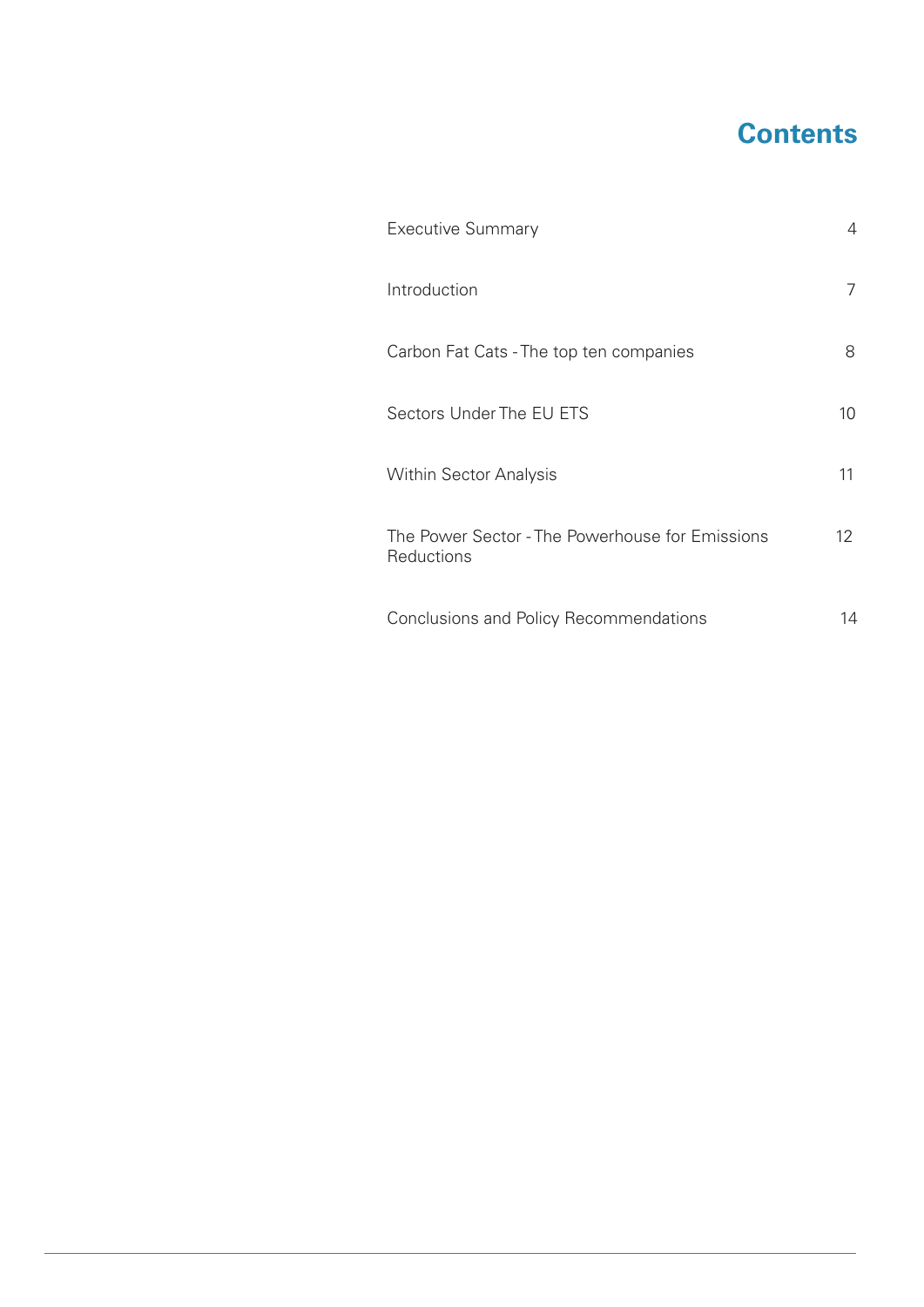This report presents company level analysis of the EU Emissions Trading Scheme for 2008 and looking ahead till 2012 when the current phase of trading ends.

The EU ETS was set up 'to promote reductions of greenhouse gas emissions in a 'cost-effective and economically efficient manner' as a centrepiece of European efforts to tackle climate change. However, our company level analysis has uncovered a number of trends which have serious implications for the short and long term future of the ETS.

### Carbon Fat Cat Companies

For Phase 2 of the EU ETS running from 2008 to 2012 companies are to receive free allocations of EUA permits, each equivalent to one tonne of CO2 emitted. As a result of generous allocations compounded by the impact of the global recession, many companies now find themselves in a position where they have far more permits to pollute than they require. Whether or not these companies choose to sell the permits to generate windfall profits they have been effectively handed significant assets by Member State governments across the EU – thus we have termed these companies, 'Carbon Fat Cats'.

• The top ten Carbon Fat Cats share between them 35 million surplus EUA permits in 2008 equivalent to the annual emissions of Latvia and Lithuania. The permits are worth an estimated €500 million at current carbon prices.

• Looking ahead to 2012 the Carbon Fat Cats will share an estimated 230 million surplus EUA permits worth €3.2 billion a sum far greater than the investment in renewable and clean technology for the same period, or indeed the EU Commission's budget for environment as a whole. These companies are not required to make cuts to their CO2 and as EU ETS rules allow permits to be banked for use in future phases of trading and are likely to be insulated from the need to make cuts to their CO2 emissions going forward. Our findings run strongly counter to recent claims from industry groups that stronger climate change targets would damage competitiveness.

### Within Sector Analysis

For key industrial sectors covered by the EU ETS we found that whilst the majority of companies were over-allocated, benefitting far more than others, and some were in the opposite position with shortages of permits. For instance, whilst the cement sector was universally over-allocated, some companies within the Iron and Steel sector did not have enough permits to cover their emissions. The findings have important implications for the implementation of Phase 3 of emissions trading and raise questions as to whether EU companies are operating within a level playing field.

The power sector, on the other hand, is acting as a powerhouse for CO2 reductions with analysis showing how a very small number of companies are required to deliver the majority of emissions reductions for the EU ETS as a whole and to compensate for the industrial surpluses.

• RWE and EON, the two companies most short of permits were required to carry out or pay for more equivalent emissions reductions than the net reductions for the scheme as a whole.

• The top six power companies short of permits were required to provide or pay for emissions reductions equivalent to the whole of the net ETS power sector reductions.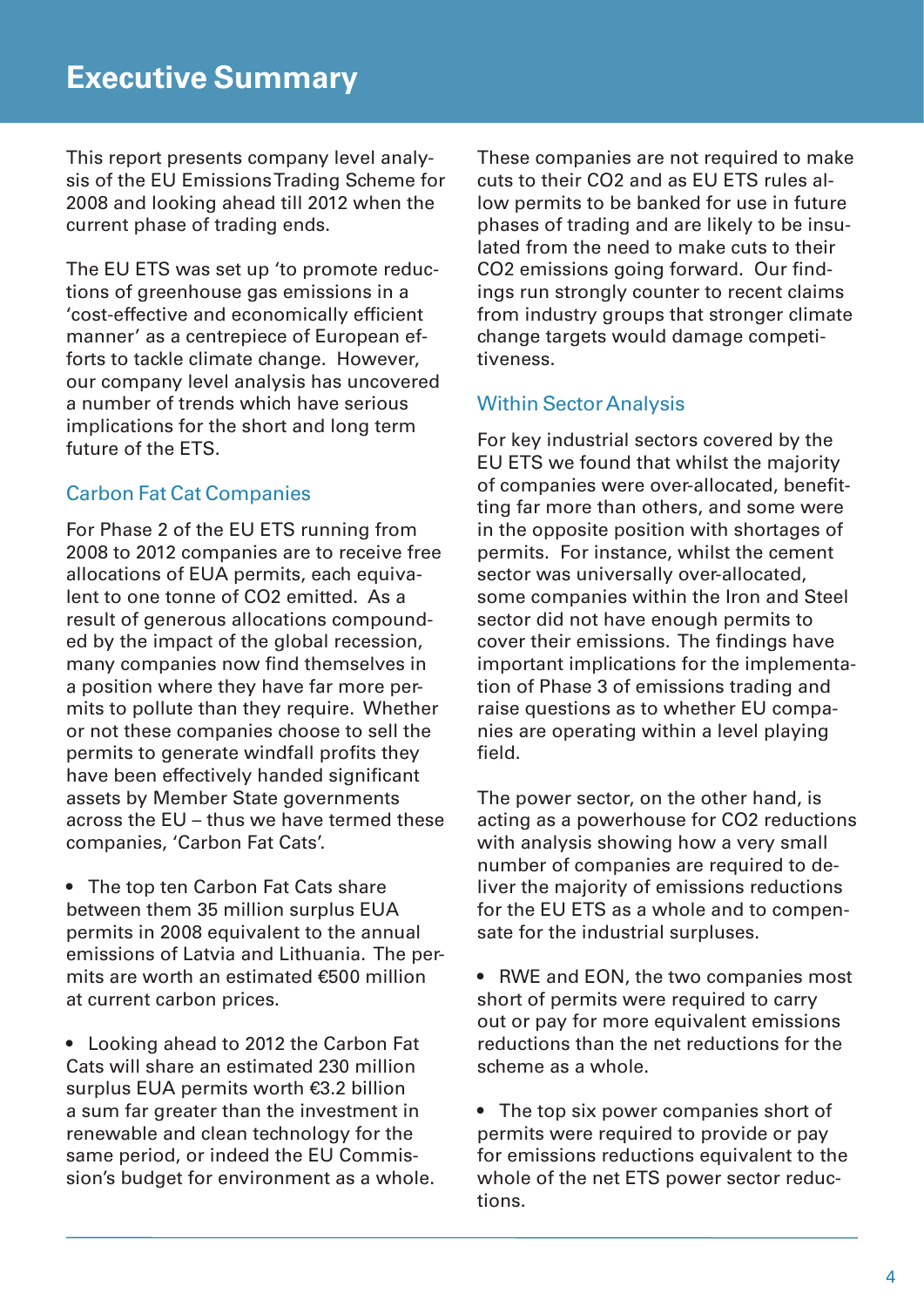However, with most power companies buying EUA permits to comply with the ETS and passing the cost of compliance to EU power consumers; it is likely that EU citizens are unwittingly paying what amounts to a subsidy to industry without any cuts to CO2 emissions taking place.

#### **Recommendations**

We recommend the following measures to prevent the 'hangover effect' of surplus permits from the current phase of emissions trading, from weakening the future impact and effectiveness of the EU ETS in cutting CO2 emissions.

#### **1. Higher ambition with regard to targets:**

The evidence of high surpluses amongst many industrial sectors and companies demonstrates that Europe can afford to go further in terms of the ambition it has set for the scheme.

#### **2. Taking action to spur more investment in solutions:**

With surplus permits watering down investment signals and the strength incentives for ETS participants to invest in abatement the ETS needs to be tightened.

o Access to overseas offsets ought to be limited in order to drive greater carbon scarcity and thus investment in domestic abatement.

o Permits held by Member States in their new entrants' reserves should be cancelled rather than being released for sale.

o The EU should consult on measures and incentives to ensure that of the billions of Euros in asset value place in the hands companies, some is directed towards low carbon investment.

A radical approach to address the problems raised by surplus permits would be to remove industrial sectors from the Emissions Trading Scheme altogether, instead

making them subject to regulation on the best available technologies and carbon intensity standards relevant to them.

#### **3. Revisiting the design of Phase 3:**

Decisions relating to carbon leakage, benchmarking and levels of auctioning to the power sector should be revised and adjusted to take into account the levels of surplus permits from Phase 2. Whilst it is not easy to make these adjustments, failure to act will lock-in the problems that the process of free permit allocation has created thus far and competitive distortions between companies.

#### **4. Better data and better analysis:**

The EU must improve its monitoring of how the scheme by requiring and reporting on company level performance under the scheme. This will improve transparency and the quality of analysis on the ETS as a whole.

We offer these solutions to policymakers as a way to increase the effectiveness of the EU Emissions Trading Scheme and hope that they will stimulate and inform the on-going debate about the future of the scheme.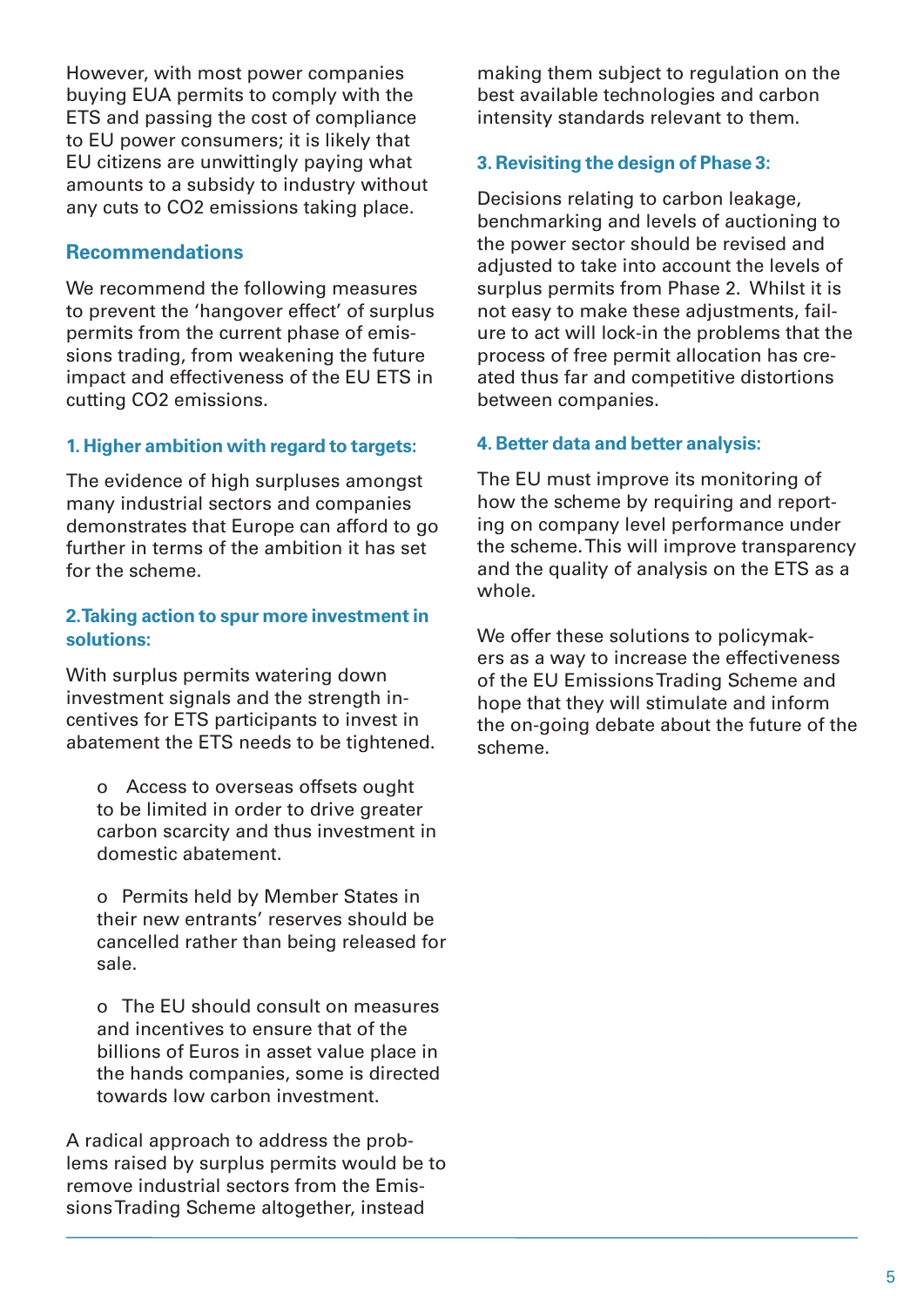In this report we aim to shed light on some of the workings of the EU carbon market and in particular to examine how some of the EU's largest companies are able to to make windfall profits from emissions trading. Understanding how these profits could occur and who they would accrue to is vital to the EU's ability to develop a better functioning market which delivers real impact on climate change and value for money for EU taxpayers.

We are collectively fascinated by the size of bankers' bonuses – they seem to visibly represent much of what is wrong with our financial system by rewarding the risk taking and unsustainable practices that some argue have led to the world's financial meltdown. Yet so far, the money that is being made on the carbon market is very opaque. We hope that this report will contribute to changing this.

The EU currently has the biggest emissions trading scheme in the world, but a laissez faire approach to market intervention is leaving it at risk of being a new breeding ground for rapid and undeserved profit. If there is one lesson learned from the international financial crisis, it is that successful markets go hand in hand with good regulation. There may be disagreement about how to regulate, but most now agree that markets left entirely to their own devices will often be driven by short term profit and cannot be relied upon to act in the interest of ordinary citizens.

But the carbon market isn't just a case of money being made. We also highlight the companies which are significantly short of valuable permits to pollute and those who are potentially operating at a competitive disadvantage in sectors where most companies have been given more than they need.

The EU is already making efforts to resolve some of the design flaws in the Emissions Trading Scheme, but some of the more significant improvements will only come into effect from 2013 onward, and are still the subject of fierce debate and opposition; in many cases from the same industries and companies currently profiting from the scheme. The debate on the ETS is currently limited in scope to implementation measures for Phase 3 including the scope of auctioning and

the benchmarks for continued free allocations to industry. Whether there is opportunity for a wider debate on the reform of the ETS depends on the high level political debate currently occurring within the EU on the 2020 CO2 reduction target and whether to increase it from 20% against 1990 levels, to 30%.

At the moment EU Member States are split on the need to move to 30%. The strongest opposition has come from European industry which has made repeated and vocal claims of the damage tougher targets would bring<sup>i</sup>. In identifying the businesses and industries who are actually profiting from the Emissions Trading Scheme as it stands and who will be insulated from its future impact, we hope to dispel some of these claims and that this briefing will encourage a wider and more informed debate on the immediate and long-term future of the Emissions Trading Scheme in Europe.

i See Business Europe letter to President Zapatero 2 February 2010 and letter to EU Council 10-11 December addressed to President Barroso, European Voice 21 January 2010 http://bit. ly/bXBDUb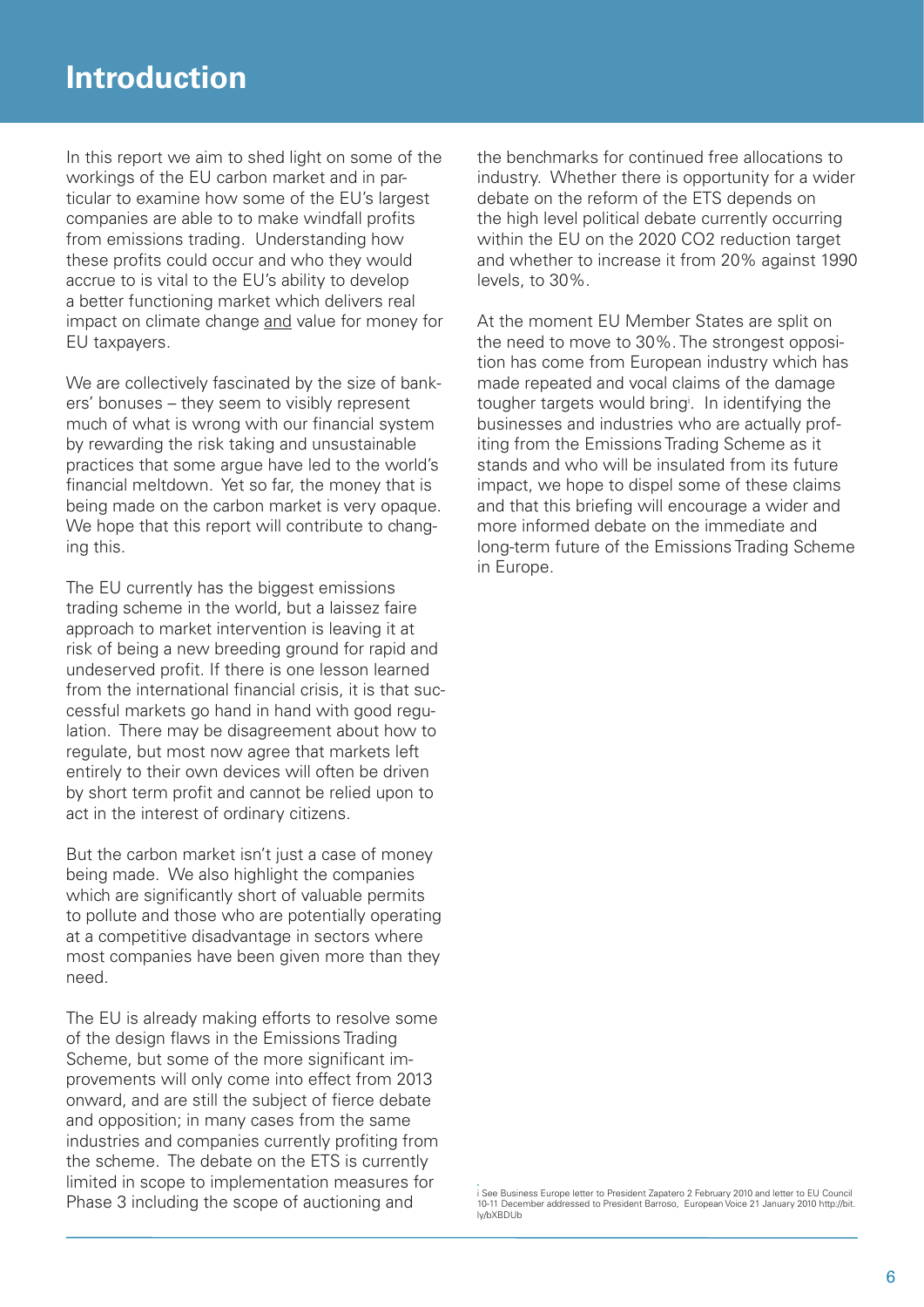## **Carbon Fat Cats 2008**



### **The Top Ten Companies**

Our 'Top Ten' is based on the companies with the most surplus permits available to sell<sup>ii</sup>. We believe these are the companies policymakers need to watch as they debate and arrive at final decisions about the future of the EU scheme. Interestingly some of the most vocal opponents of the EU taking on more ambitious targets feature in the list showing just how exaggerated the claims surrounding the impacts of higher ambition are.

The ten companies featured in our rich list have between them 35 million tonnes worth of emissions permits equivalent to the annual emissions of Latvia and Lithuania<sup>iii</sup>. Over the five-year trading phase we estimate these companies could accrue as many as 230 million surplus permits<sup>iv</sup>.

### **Just how much is being made?**

The value of the spare permits held by companies in 2008 was €500 million at current market prices which have been around €14 per EUA. Even if the permits are not directly sold on for profit, the value will still remain on the company's books. Indeed, as the carbon price could rise in future years, so the assets value could increase.

Most of these permits will have been generated as a result of companies having more permits than they needed due to over allocation of free

- Source: CarbonMarketData ETS Companies' Database Source: EEA GHG Emissions 2007
- See Annex for full methodology of projections to 2012

permits thanks to inflated projections of growth and the subsequent impact of the economic recession. Little or no actual 'effort' towards emissions reductions need have taken place, yet these companies will be able to literally bank the profits from the sale of their surplus permits or bank the actual permits for future use against climate change targets.

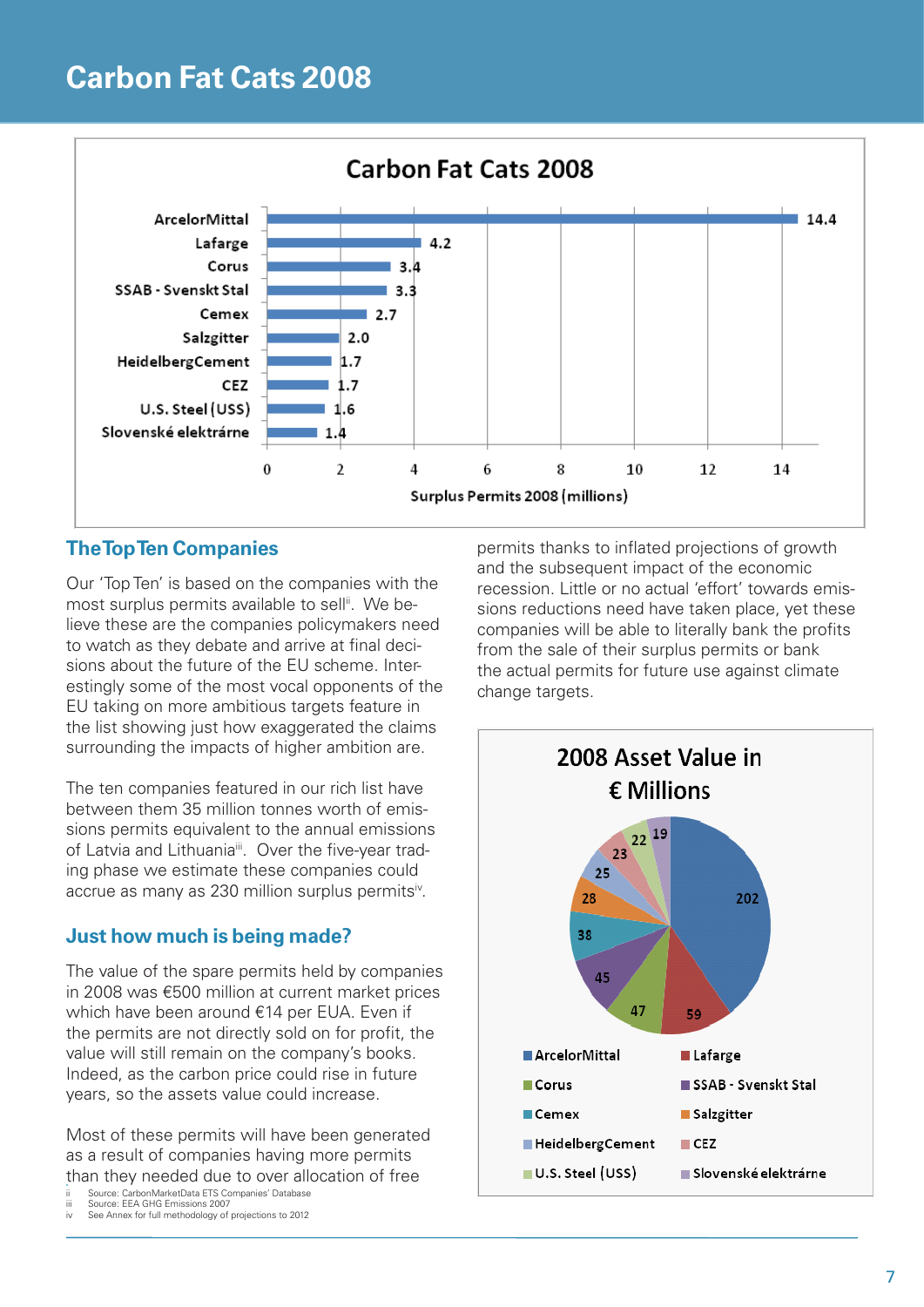Over the five- year trading period we estimate that the value of permits accruing to these ten companies will rise to €3.2 billion. This exceeds by a third the total EU budget for environment<sup>®</sup> and is more than double the funding announced in the European Energy Programme for Recovery (EEPR) for renewable and clean technologies both over the same period<sup>vi</sup>. In addition, the windfall profits companies could make, only just fall short of the total funds promised for renewable and carbon capture and storage in Phase 3 of the ETS covering a period of eight years<sup>vii</sup>.

The following diagrams highlight the power of these permits both in environmental and asset terms.



Without adjustment to EU policies and targets to take account of these surplus permits, the integrity, ambition and ultimately success of the EU's climate change policies could be compromised, especially the EU's hope to move towards an 85 to 90% CO2 reduction by 2050.

**Tham** 

#### **How money is made on the EU carbon market**

Our assessment of how much companies are profiting from the trading scheme is based on a comparison of emissions allowances with actual emissions, revealing the total number of permits available for sale or to bank for future use. There are a range of other ways that companies can profit from emissions trading and our estimates are therefore likely to be under estimates. Companies

given the majority of their permits for free can:

A. Sell surplus permits for a free windfall profit.

B. Lend their permits to trading banks in order to generate a return, but also retain ownership of their permits for future use.

C. Pass the full cost of permits on to customers even though they were received for free.

D. Buy less expensive offset credits and use these for compliance while selling on the more valuable European allowance they received and pocketing the difference.

These factors must be born in mind when considering the overall impact of emissions trading on the EU economy. It is certainly not the case that the scheme is responsible for universal economic hardship as a result of taking action to combat climate change.

### **Why do some companies have surplus pollution permits?**

For the period from 2008 till 2012 all companies have been mandated to receive the majority of their allocations of permits for free. The rules governing this process were set at a Member State level. Each Member State was able to decide how many permits to hand out to its polluters in a National Allocation Plan (NAP) which was then subject to approval by the European Commission. Many countries chose to protect the competitiveness of their industrial sectors by giving them allocations based on generous business as usual projections which incorporated estimates of future growth. They compensated for this by allocating fewer permits to the power sector, which is not exposed to international competition. Initial over-allocation to these industries has since been compounded by the onset of recession.

All NAPs were submitted to the European Commission which reviewed the total number of permits each country wanted to give out. This enabled the Commission to derive an overall cap in line with the EU's commitment to reduce emissions by 20% against 1990 levels. However, the distribution of permits between sectors and companies was not properly examined. This was in part due to the limited capacity of the Commission to undertake such detailed assessments. The lack of data about company ownership of the installations in the scheme also prevented the Commission

European Commission, January 2010: 'General Budget of the European Union for the Financial Year 2010, Page 16 http://bit.ly/9QVtHv vi European Energy Programme for Recovery (EEPR) http://bit.ly/b6YIaR

vii Under Article 10(a) 8 of the revised Emissions Trading Directive 2009/29/EC, 300 million<br>EUA permits will be auctioned during Phase 3 of the ETS resulting in funding of approximately €4 billion going to renewable technologies and CCS projects.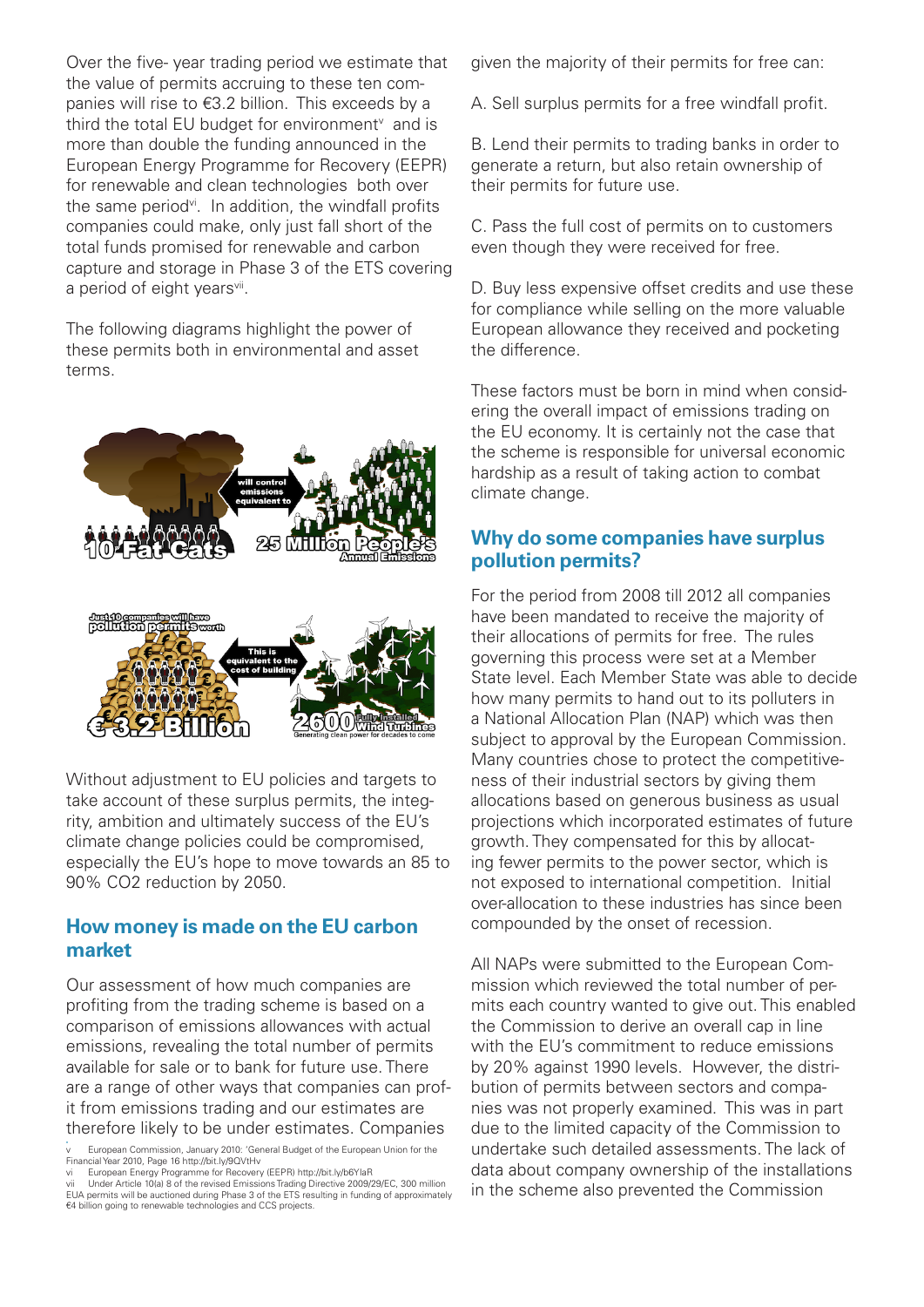from being able to properly assess any intra-EU competitive distortions or investigate any potential issues with regard to State Aid.

Data issues were compounded by additional factors which make an assessment of the trend in emissions in different sectors very difficult. These include a lack of clarity over how emissions permits change hands between the steel sector and the power sector when flue gases are sold as fuel and insufficient clarity about the effect of the changes in scope of the scheme between the first and second phases. Essentially by not requiring the data to be provided in a clear way the Commission has tied its hands behind its back when it comes to assessing the performance of the scheme. As a result there has been competitive distortion with some companies doing far better than others as is discussed in more detail in the sector based analysis further on in this report.

#### **Looking Ahead to 2013**

Just as Russia's economic collapse in the 1990s made it easy for the country to meet its Kyoto targets to reduce emissions against 1990 levels. leaving it with a surplus of credits – so too the EU is now generating surplus EUA permits for private companies.

Unfortunately the impact of this competitive distortion does not end in 2012. Companies are able to carry over their permits, or the equivalent financial assets thus avoiding or delaying the impact of a more stringent Phase 3 scheme. The surpluses also create a hangover undermining the effectiveness of EU climate targets going forward. By 2013 we estimate that the companies in our 2008 Carbon Rich List could control at least 230 million surplus permits giving them significant power over overall EU emissions levels - only six countriesviii have annual emissions exceeding 230 million tonnes of CO2.

For Phase 3 of the ETS, the majority of permits are to be auctioned in the power sector, but most industrial companies will not be required to participate in auctions. Instead they will receive free allocations benchmarked to the best performers in their sector. However, the hangover of surplus emissions permits from Phase 2 could mean that companies will be starting Phase 3 in very different positions. Even with strict benchmarks, some will not need to cut their CO2 before 2020.

viii Countries are France, Germany, Italy, Poland, Spain and the UK: Source EEA GHG data viewer.

Benchmarks are currently subject to technical work and political debate. But let us assume that steel sector were required to cut its emissions at a rate of 1.74% per year, equivalent to 21% by 2020, in line with the overall reductions required by the directive. In this scenario, ArcelorMittal would have to cut their emissions by around 37 million tonnes cumulatively against a 2008 baseline of emissions. Even allowing for strong growth, the estimated 100 million permits that the company is likely to hold by 2012 will more than cover its obligations to cut in the subsequent period up to 2020. In addition, it is unlikely the steel sector will face such stringent reductions<sup>ix</sup>. So with EU ETS rules allowing permits to be carried over for use in future phases many companies will be insulated from the need to make cuts to their CO2 emissions going forward, one form of insulation that EU climate policy could probably do without. Clearly there are important implications for the debates and decisions being taken around carbon leakage, benchmarking and the overall ETS cap.

But whilst the top ten companies represent an important part of this story, it is also interesting to look at what is happening in industrial sectors and the power sector as a whole.

We derive the cumulative figure of 37 million tonnes using ArcelorMittal annual emissions in 2008 as a baseline and a yearly reduction of 1.74% in emissions for each year from 2013 to 2012.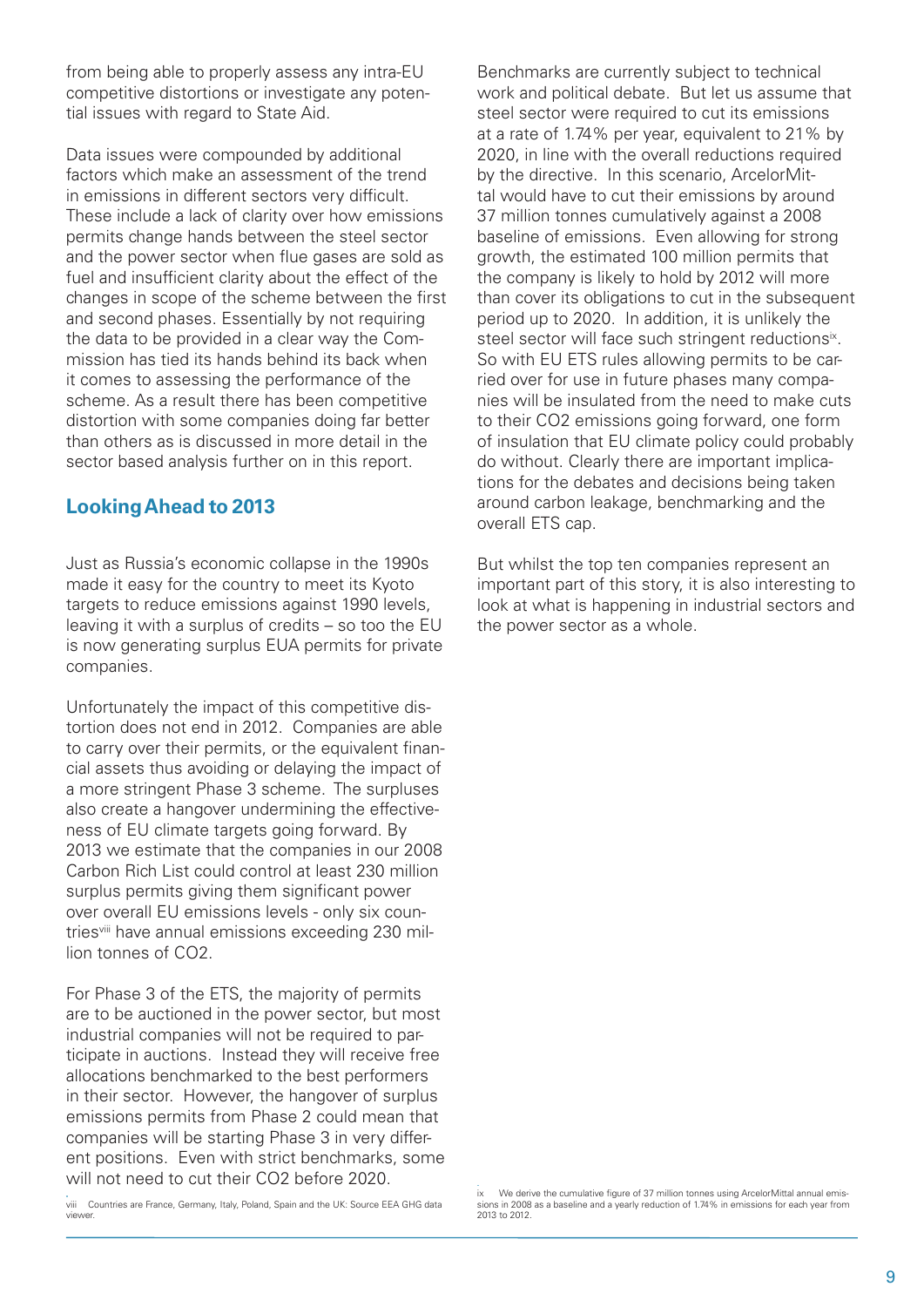The EU Emissions Trading Scheme covers around 40-50% of EU emissions focusing on the power generation and industrial sectors. This section of the report looks at how companies have fared within these different sectors. The top ten companies featured in our report were mainly from the Iron and Steel, and Cement Sector, with the addition of two large power companies from the Czech Republic and Slovenia respectively. In fact these latter two companies were exceptional within their sector, which was in the main short of permits with only five out of the top fifty companies registering a surplus. Indeed, the overall trend in Phase 2 of the ETS from 2008-2012 has been for power companies to shoulder entirely the burden of reaching the cap allowing industrial sectors to maintain or grow their emissions.

But just as the Iron and Steel, and Cement sectors dominate the top ten companies benefitting from the ETS, they are also the main players in the lobbying against increasing the stringency of the scheme. Indeed, these sectors and others have succeeded in obtaining exclusions from having to buy their permits at auction from 2013 and will instead continue to receive them for free. These free allocations will be benchmarked against the top 10% most efficient installations operating in the respective sector, but the debate on how exactly this will be done is extremely lively.

These provisions have been made to protect industries from so-called 'carbon leakage'; international competition with companies not subject to regulation of their emissions. However, the decisions made under the comitology process have not taken into account the surpluses or deficits of EUA permits that particular sectors will have on entering Phase 3. Instead, in considering the risk of carbon leakage, sectors were deemed to have been starting afresh in Phase 3. Even less attention has been paid to the relative position of companies within sectors.

For politicians and policy makers the fear is that jobs and industries will migrate outside the EU. But it is unclear on current evidence, that even generous free allocation prevents

this from occurring. At the end of 2009 Corus closed its UK Teeside steelworks with the loss of many jobs – this was despite the plant operating with surplus permits, a picture which will be familiar for plant closures across the EU. Even more worryingly, in the case of Corus is that it seems able to retain 7 million permits per year<sup>x</sup> for its Teeside plant because it is continuing limited activities there. This highlights the dangers of using mechanisms within an environmental scheme in order to safeguard jobs – the intent may be good, but the outcome may be that neither jobs nor the environment are protected.

There is much at stake here, industrial sectors, through national allocation plans, may have been mandated by member state governments to receive what is equivalent to a subsidy for their operations. However, the case studies of key sectors in this chapter do highlight some disparity within sectors in terms of the allocations of permits that companies have been receiving. It is testimony to the flaws of the Phase 2 allocation process as a whole that both the overall industrial overallocation and uneven allocations between companies have been allowed to occur. Indeed, we may question whether some EU industrial sectors and companies are enjoying competitive advantage over foreign producers via the ETS. It is difficult to draw firm conclusions without detailed information on company's historical emissions trends and their production models. But what is clear is that there is real disparity within sectors on how companies are faring under the EU ETS, and, that at least some companies are likely to be at a significant competitive advantage as they enter Phase 3 of emissions trading. In the following analysis we represent the surplus or shortage of permits as a percentage of that company's overall emissions with companies shown in order of their volume of emissions.

x Downsizing deals - Corus to receive GBP 250 million in carbon credits http://bit.ly/ dsCOA3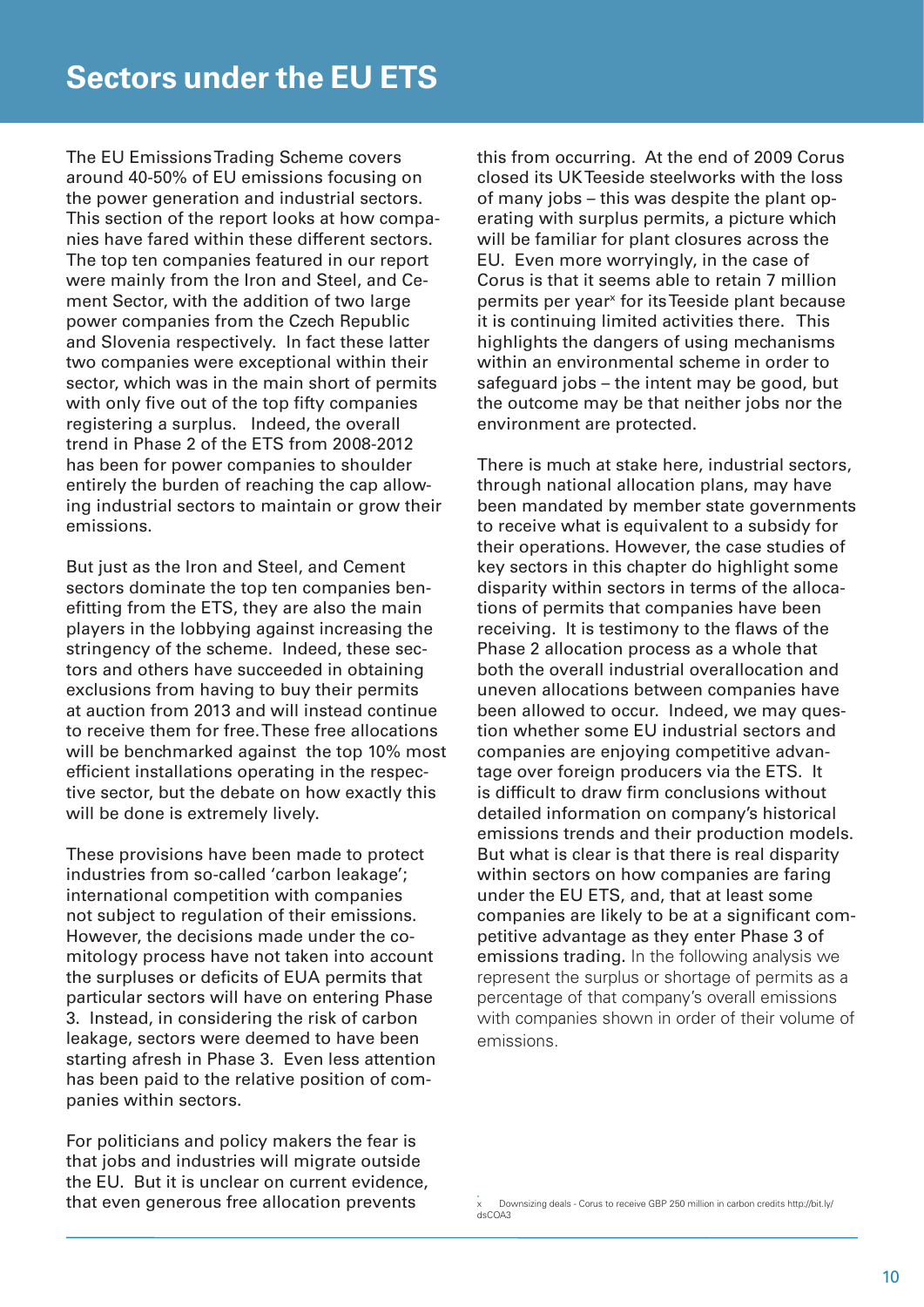### **Iron and Steel**

The following chart shows how the top ten companies in terms of volume of emissions in the iron and steel sector have fared under the ETS. We have made adjustment to take account of permits allocated for iron and steel companies where these are passed to third companies to allow the burning of waste gases to produce energy. It is interesting to note that in the iron and steel sector there is a real disparity between companies. However, when considering small to medium sized companies which are not represented in the chart here<sup>xi</sup>, allocations of emissions permits do appear to be more closely linked to emissions levels.



In early 2010 the iron and steel industry association Eurofer led opposition to any EU move to higher climate targets. Gordon Moffat, Director General of Eurofer stated that 'the industry's competitiveness (would be) further damaged,' in the event of higher targets<sup>xii</sup>. But with the majority of iron and steel companies benefitting from the ETS as it currently stands and with the leading company ArcelorMittal having the potential to make profits of €1 billion by 2012, it is hard to see that any competitive damage has yet taken place.

Moffat goes on to state that 'Steel already has to reduce its emissions in 2020 compared to 1990 by over 40% due to the ETS<sup>xiii</sup>.' This figure is extremely misleading and almost certainly inflated – the industry had delivered significant cuts to its emissions before the ETS was introduced due to

against -30% climate change objective, http://bit.ly/cfgtsh, see also "By how much should the EU cut emissions?" http://bit.ly/dhKUYT

Eurofer Press Release, as above.

improved technologies and the business rationale that improving energy efficiency adds to profit margins. But there is no evidence that the Iron and Steel sector has made any cuts to its emissions directly as a result of the ETS so far. Indeed, until the recession, the industry's emissions had increased.

In fact, for the ETS to create generate real incentives for net cuts to emissions in the iron and steel sector, it will have to make up for the overallocation to the sector thus far which has been compounded by the recent recession by mandating much greater cuts in the period from 2013 to 2020. Of course there will be some iron and steel companies that have not benefitted from the scheme thus far but this should not prevent a re-examination of the generous treatment of the sector as a whole. And if it is not the intent of policymakers to use the ETS to cut emissions in the iron and steel sector, we may question whether the companies should be removed from the ETS entirely, and subject instead to direct regulation.

#### **Cement**

The top ten cement companies shown by volume of emissions are universally over-allocated as a percentage of their emissions. The trend continues across the sector with only three companies out of the top thirty producers registering shortages of permits, and only small shortages. On the whole, the larger companies seem to have fared better in terms of their allocations, with smaller companies having allocations which match their emissions more closely than is the case for large companies.



Cement

Data on all Iron and Steel companies is given at www.carbonmarketdata.com on the ETS companies' database. xii Eurofer Press Release, 21 January 2010; European manufacturing industry united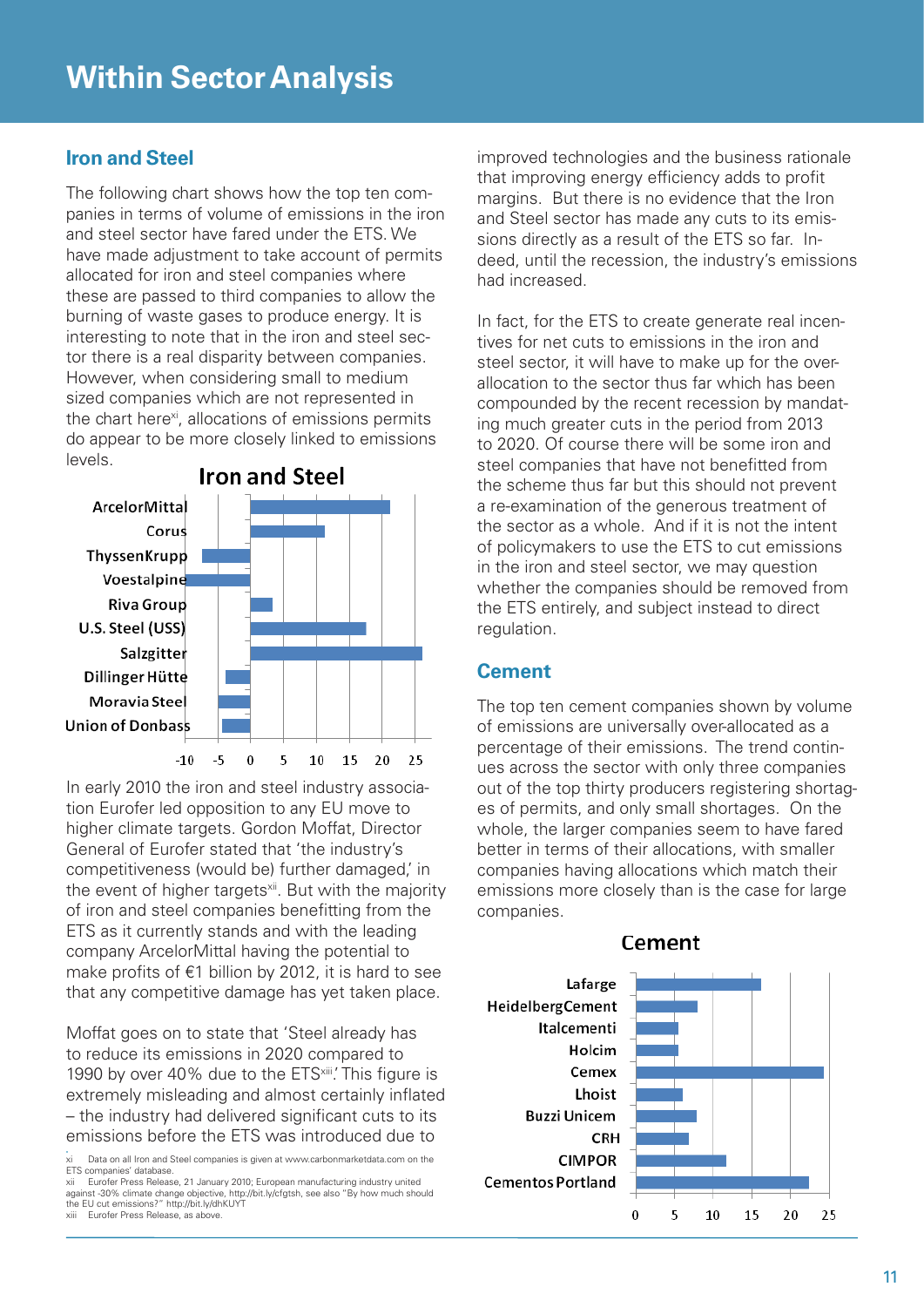In any market there is a need for demand, in the case of the EU ETS market in emissions permits this is predominantly provided by the power sector. Based on a 2008 baseline the sector would be required to make net cuts of a further 652 million tonnes of carbon to comply with the emissions cap for Phase 2 of emissions trading. However, overall the ETS would only require net cuts of 342 million tonnes of carbon for the same periodxiv. The imbalance is due to the surpluses residing with industrial companies, partly caused by the onset of recession, but also over allocation in the first place. This means that power companies are compensating for industry in order for overall EU caps on emissions to be reached.

Looking at company level we find that it is actually just a handful of major power companies which completely dominate demand in the ETS. Being short of permits requires these companies to make a corresponding effort to cut their emissions. They can choose whether to do this directly, or whether to pay for extra permits or equivalent offset credits from overseas. Thus these companies are the major drivers towards achieving the caps set out in the EU ETS Directive.

### **Top Ten Power Companies required to cut their Carbon Emissions**

Here our top ten represents the companies who are most short of permits, rather than those with the greatest surpluses. Their total shortage of permits in 2008 was 200 million tonnes.

- RWE and EON are required to carry out or pay for more equivalent emissions reductions than the net EU ETS reductions.
- The top six power companies listed are required to provide or pay for emissions reductions equivalent to the whole of the net ETS power sector reductions.
- The top twenty power companies short of permits are required to pay for or make nearly three times the CO2 cuts the EU ETS as a whole requires under the cap<sup>xv</sup>.



#### **Top Ten: Short of Permits**

#### **What is going on?**

Private power companies are required to deliver the emissions reductions for the Emissions Trading Scheme and indeed with the ETS as the centerpiece of European Climate Policy, a sizeable portion of the CO2 reductions for the EU as a whole. As it is a carbon market, companies are relied upon to make these cuts in the most cost effective and efficient way in line with the aims of the ETS directive and also their commercial interests.

From interviews with a sample of companies we found that most pursued mixed compliance strategies which included efforts to cut their emissions along with purchasing extra EUA permits and offset credits. That these companies are investing in careful compliance strategies and making efforts to cut their carbon is testimony to the ETS working as it was intended. However, with a significant portion of the EUA permits available for purchase are the surplus permits that industrial companies do not need; power companies buying these 'hot air' permits are not paying for emissions reductions as a result of investment effort.

The major power companies listed above pass on the costs of complying with the ETS to their customers. So EU consumers who will be inadvertently subsidising industry and paying for CO2 cuts which have required little or no effort. There is also the risk that they will also be charged for the free permits companies have received as well

xiv Sandbag, July 2009; ETS: S.O.S – Why the Why the flagship 'EU Emissions Trading Policy' needs rescuing

Net EU ETS yearly reductions =  $85.5$  MTCO2, Power Sector ETS reduction =  $163$ MTCO2. Sources: Sandbag, ETS: S.O.S report as above and Carbonmarketdata, ETS companies' database.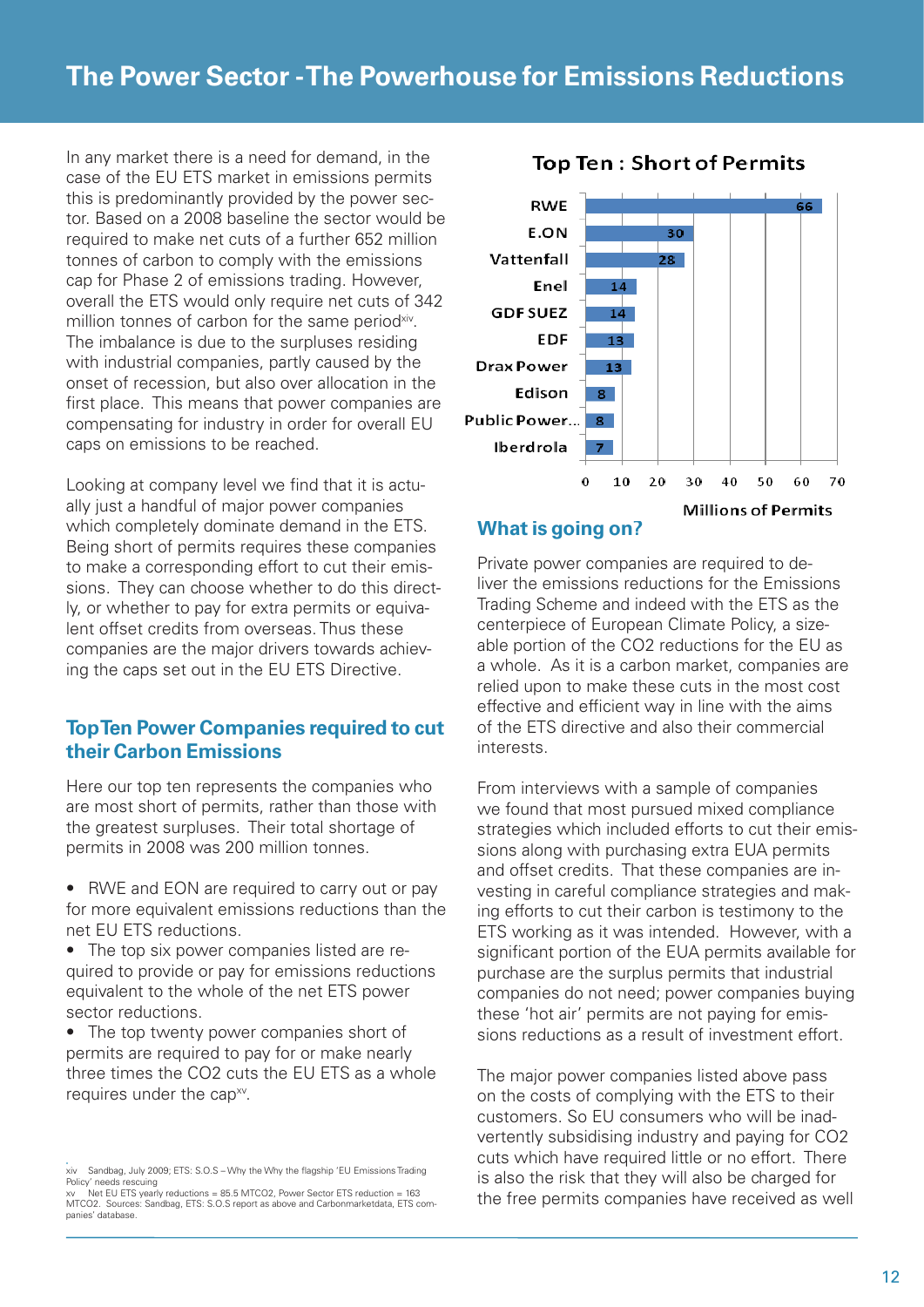as those they have to buy. In this way, the power sector can also generate windfall profits.

## **The exceptions to the rule**

The case of CEZ the Czech power company is a rare example of a power company not required to make any emissions reductions under the ETS. CEZ is operating with a large surplus of permits in 2008 enough to make it one of our carbon fat cats in 2008. It is also likely to carry over millions of permits into Phase 3. The Czech government in its national allocation plan has chosen to protect CEZ from being short of permits under the ETS and thus the need to reduce its emissions. The rationale could be to protect power consumers from higher prices, but as CEZ is majority state owned – the government could also stand to benefit from the surplus permits.

What is particularly interesting is that the Czech Government is now seeking to exclude CEZ from having to buy all its permits at auction in Phase 3 of the Emissions Trading Scheme. CEZ would undoubtedly be faced with a large permit bill as its generation mix relies heavily on coal. But when we consider that CEZ is one of the only companies not to have been short of permits in Phase 2, and that it will carry over a surplus of permits into Phase 3, this treatment of CEZ would be in sharp contrast to the rest of the power sector and to the EU objective of power sector de-carbonisation.

## **Other Sectors**

In the case of the chemicals sector we see one of the most dispersed trends. This may be down to the product types of the companies involved and without further knowledge of the sector it is hard



to discern any trend.

In the case of the car industry the percentage over-allocation which has taken place relative to companies' emissions is exceptionally high. The exception being Volkswagen, the largest producer of emissions, and a company which is alone in its sector with a shortage of permits. Peugeot is at the other end of the scale with 250% more permits than it requires to cover its emissions.



Again there seems to be little discernable pattern in terms of how companies have been allocated in the refining sector covering many famous oil and gas companies.

For many of the companies we have featured, the recession in 2009 will further increase the volume of surplus permits and potentially also the percentage over-allocations. Some companies will be starting with a shortage of permits while others will be starting Phase 3 with large surpluses but either way, most will continue to receive free permits. Some may choose to further strengthen their positions through investing in cheap CER offset credits during Phase 2 and submitting these thereby saving up more EUA permits. Investment decisions in energy efficiency and low carbon technologies will remain long term issues for companies anticipating future regulation but many will be cushioned from any short term costs from ETS compliance.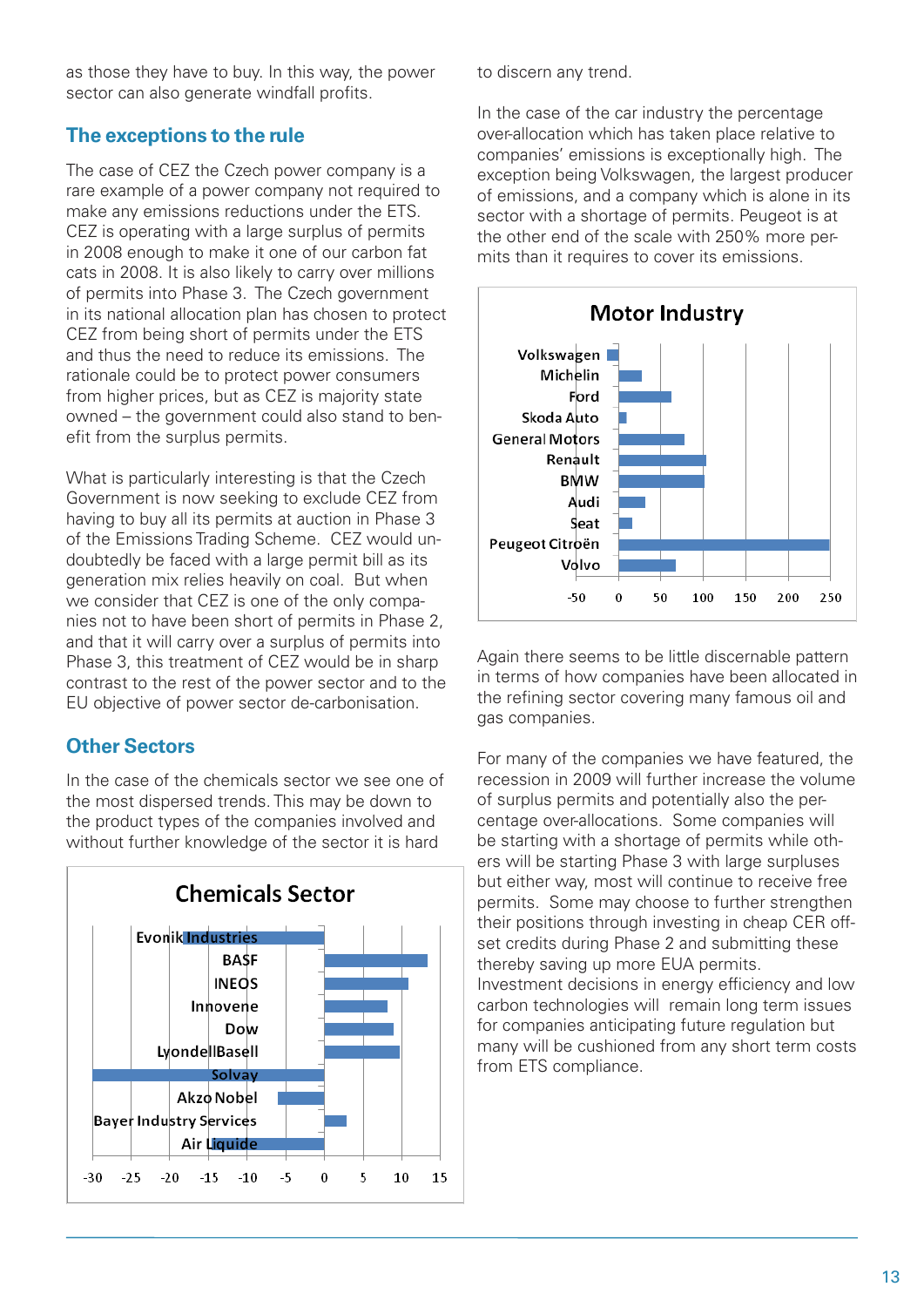The EU Emissions Trading scheme was set up 'to promote reductions of greenhouse gas emissions in a 'cost-effective and economically efficient manner' as a centrepiece of European efforts to tackle climate changexvi.

However, our analysis of how the scheme is currently functioning at a company level has uncovered a number of trends which have serious implications for the short and long term future of the ETS. These largely result from the decision to allocate for free the majority of permits to installations covered by the scheme.

A number of improvements have already been agreed for the how the scheme will operate from 2013 onwards, including increased use of auctioning. But with the banking of permits between phases, there is likely to be a significant hangover effect from this phase. This could weaken and undermine the effectiveness of the ETS from 2013 onwards unless action is taken to compensate.

To address this issue we would make the following recommendations:

#### **1. Higher ambition with regard to targets**

The EU's climate change targets to reduce CO2 against 1990 levels were never set in line with the science which is commonly interpreted as requiring cuts from developed nations of between 25-40%. The EU's emissions trading scheme is set in line with only 20% and by 2020 has been translated into a 21% cut off 2005 levels for the capped sectors.

The evidence of high surpluses amongst many industrial sectors and companies demonstrates that Europe can afford to go further in terms of the ambition it has set for the scheme. The EU should decouple its internal climate policy from any link to the international negotiations and immediately commit to at least a 30% cut but 2020. As we have shown in previous reports and as this report again highlights it is now far cheaper and easier to hit the level of targets required by the science and we must now increase ambition.

#### **2. Taking action to spur more investment in solutions**

The surplus permits held by companies which have not been generated through effort to cut their emissions represent 'hot air' in the ETS. This is watering down the investment signal that participants in the scheme would otherwise receive by making it cheaper to comply with the scheme through buying 'hot air' permits than through taking action to cut emissions. In addition, the companies which hold the surpluses receive no real short term incentive to invest in abatement options of their own. In order to spur abatement investment in the EU to ensure we get onto a sustainable pathway towards the long term targets of 85-90% CO2 cuts by 2050, the EU ETS needs to be tightened.

One clear way of tightening the ETS would be to limit access to overseas offsets. In a tight market with carbon scarcity leading to a high EUA permit price companies may need this option, but as things stand, the access to CDM permits is further limiting the incentives for low carbon investment. Access to offsets in the next phase of trading should therefore be reduced in recognition of the reduced levels of effort being required under the ETS leading to weak domestic investment signals.

Ensuring that further permits do not come to market should also be a priority. An estimated 300 million permits are held by Member States in New Entrant Reserves . These should be cancelled rather than being released into the market cancelling out some of the impact of surplus permits.

In terms of spurring investment, windfall profits to companies who have not cut their emissions also represent lost investment which could have been directed towards low carbon technologies and improved energy efficiency. With an estimated €3.2 billion asset value in the hands of just ten companies by the end of 2012, we believe that the EU should consult upon possible incentives and measures which could ensure that at least some of this money to be directed towards de-carbonisation of the EU economy.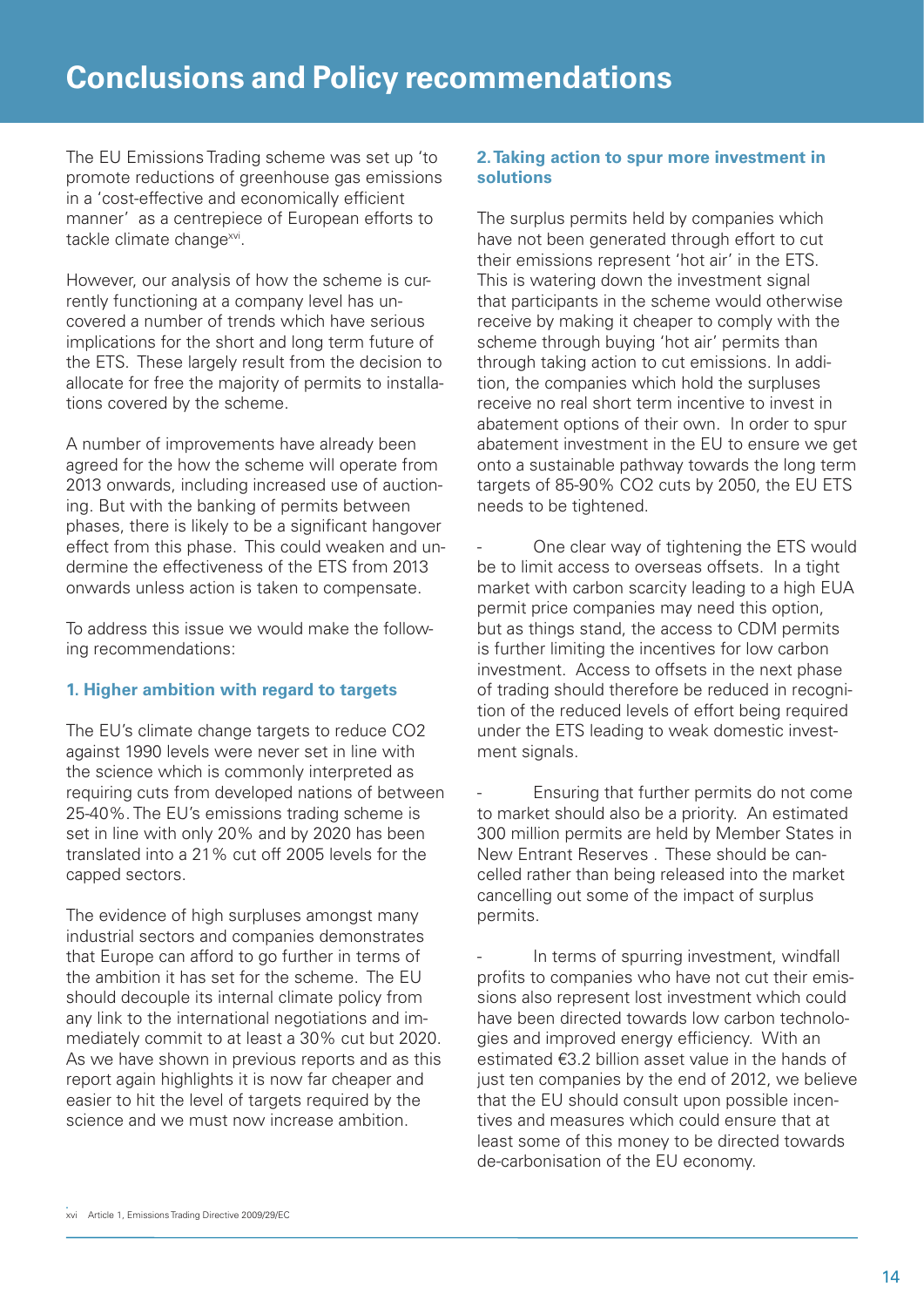A radical approach to this problem would be to remove industrial sectors from the Emissions Trading Scheme altogether, instead making them subject to regulation on the best available technologies and carbon intensity standards relevant to them. This would eliminate the problem of surplus permits being carried over to Phase 3 of the ETS, and in the short term, it would be possible to develop legislation and measures to prevent the sale of industrial permits to the power sector.

## **3. Revisiting the design of Phase 3**

Even without overall reform of EU targets some elements of how the ETS will work for Phase 3 are still being determined. Decisions are being made on the levels of auctioning and whether some power companies will still be able to receive free permits. Industry benchmarks for the free allocations sectors are due to receive are being decided by comitology and the carbon leakage assessment entitling sectors to these free permits will also be subject to a limited review. Finally, rules determining what happens to EUA permits in the event of plant closures will also be finalised.

At present the calculations underlying these decisions are being made on the assumption that all installations will be starting Phase 3 with a blank sheet. However, it is clear that many companies and their installations have succeeded in accruing substantial surpluses of emissions that mitigate the need to take abatement action in the next phase of the scheme. In some cases the extent of the surplus could be so great as to insulate companies completely from the need to make any cuts.

Part of the problem is that most decisions are being made on an overall sector basis. However, the accrual of surpluses must be taken into account. This could require sectoral adjustments or company by company analysis to be carried out. But either way, both the carbon leakage decision on sectors exposed to competition, and the calculations of benchmarks for sectors, need to take into account the surplus permits from Phase 2. For companies in the power sector seeking specific exclusions from having to buy all permits at auction, their net position for Phase 2 should first be considered. Whilst it is not easy to make these adjustments, failure to act will lock-in the problems that the process of free permit allocation has created thus far.

#### **4. Better data and better analysis**

The EU must improve its monitoring of how the scheme is operating, it can only do this is if it has the right information to work with. The requirements on companies to provide information must be tightened in the following ways:

- Parent company information must be provided to enable company level analysis of performance under the scheme;
- The sectoral definitions used to determine exposure to carbon leakage should be integrated with the EU ETS database to enable more fine grained assessment of sectoral performance under the scheme.
- The effect of scope changes made between 2007 and 2008 should be made clear and transparent to enable proper emission trend analysis • Exchanges of permits between over-allocated steel plant and under-allocated combustion plant who receive flue gases as fuel must be made transparent. Ideally allocations should be made to the power plant not the steel plant.

Only when these data issues are resolved will the Commission be able to undertake accurate assessments of how the policy is performing helping to inform the future development of the scheme.

We offer these solutions to policymakers as a way to increase the effectiveness of the EU Emissions Trading Scheme and hope that they will stimulate and inform the on-going debate about the future of the scheme.